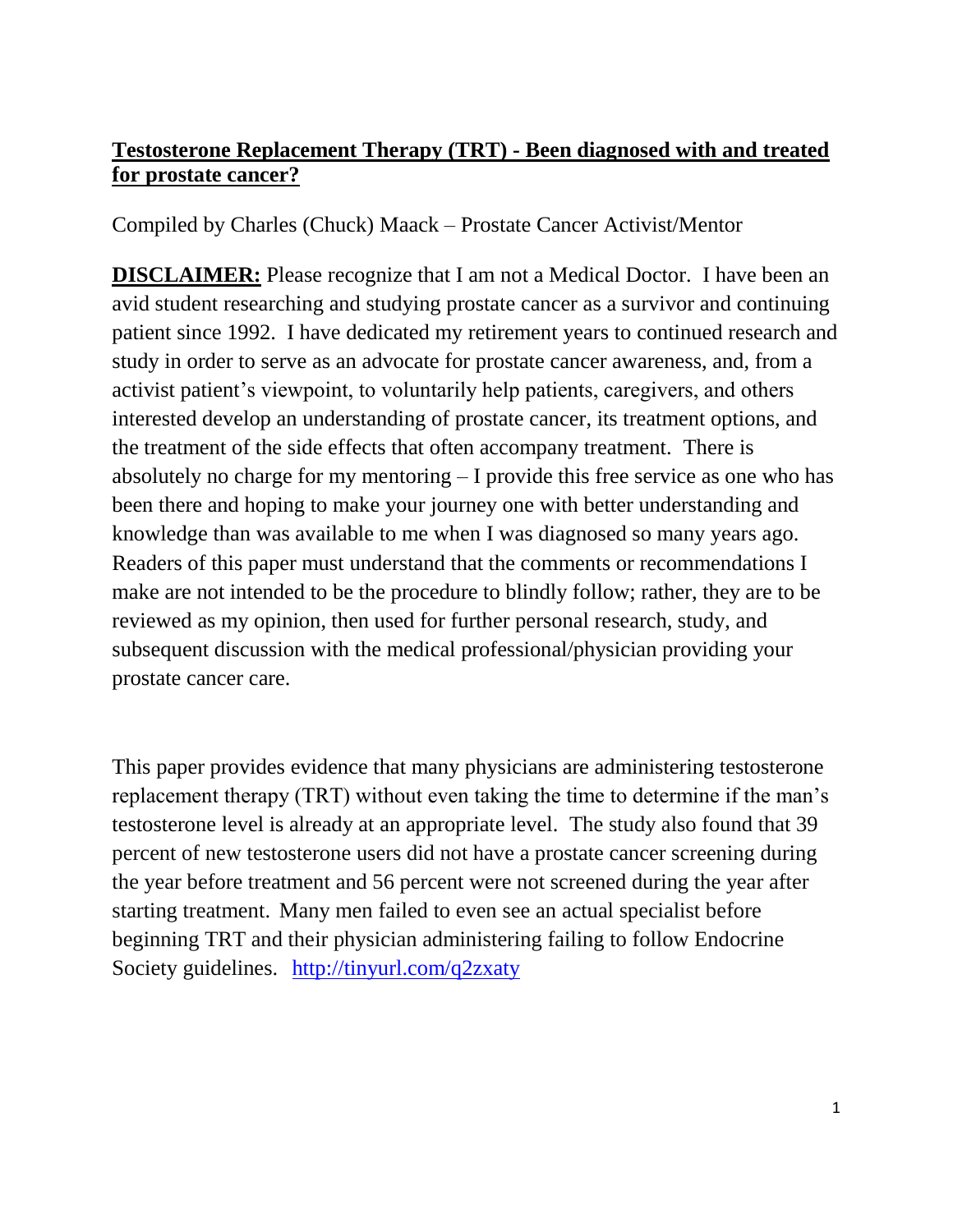**RECENT (MARCH 2015) New FDA Warnings regarding Testosterone Replacement Therapy:**

**FDA: Limit Testosterone Use to Men With Specific Medical Conditions Read more;<http://tinyurl.com/peoelb9>**

**FDA Requires CV, Stroke Risk Labeling on Testosterone Products Read more:<http://tinyurl.com/poxjjeh>**

## **BEFORE BEGINNING TRT, PLEASE READ THE FOLLOWING IMPORTANT COMMENTS FROM THE CAREGIVER OF A PATIENT ON THIS SUBECT:**

#### **TESTOSTERONE REPLACEMENT THERAPY? BEWARE!**

It is important that men considering testosterone replacement therapy (TRT) be well aware that TRT, as well as Anabolic/Androgenic steroids, can have disastrous effects on some men that can lead to anger and rage unrecognized by the patient but most certainly recognized by family members. I bring this awareness having been informed by a caregiver of the terrible affect TRT had on her spouse that he did not even recognize nor accept when being told of his unusual change in behavior. Men should discuss this possibility with their urologist, or oncologist, or an anti-aging physician. Caregivers should be aware of this possibility so that should they recognize unusual changes in behavior, the caregiver should bring this change to the attention of the physician (preferably an anti-aging physician with known experience and expertise in the prescribing of appropriate dosage of testosterone to achieve higher levels of testosterone in a short time-frame) administering the TRT with recommendation that referral to a psychiatrist may be in order to work with the physician to determine if the intended increase in testosterone/androgen would be dangerous should unknown health/mental issues of the patient be present. Many people are unaware of possible, up to the present, bipolar or other mental issues because these conditions had remained dormant in the past, but the administration of TRT can trigger unexpected effects. Though very unlikely to affect most men, it is important to be aware that an increase in testosterone/androgen can have disastrous effects on others. Very close monitoring by physician, patient, and caregiver is important, and men are cautioned to "only" be administered such therapy by a urologist, oncologist, or anti-aging specialist very knowledgeable in its use.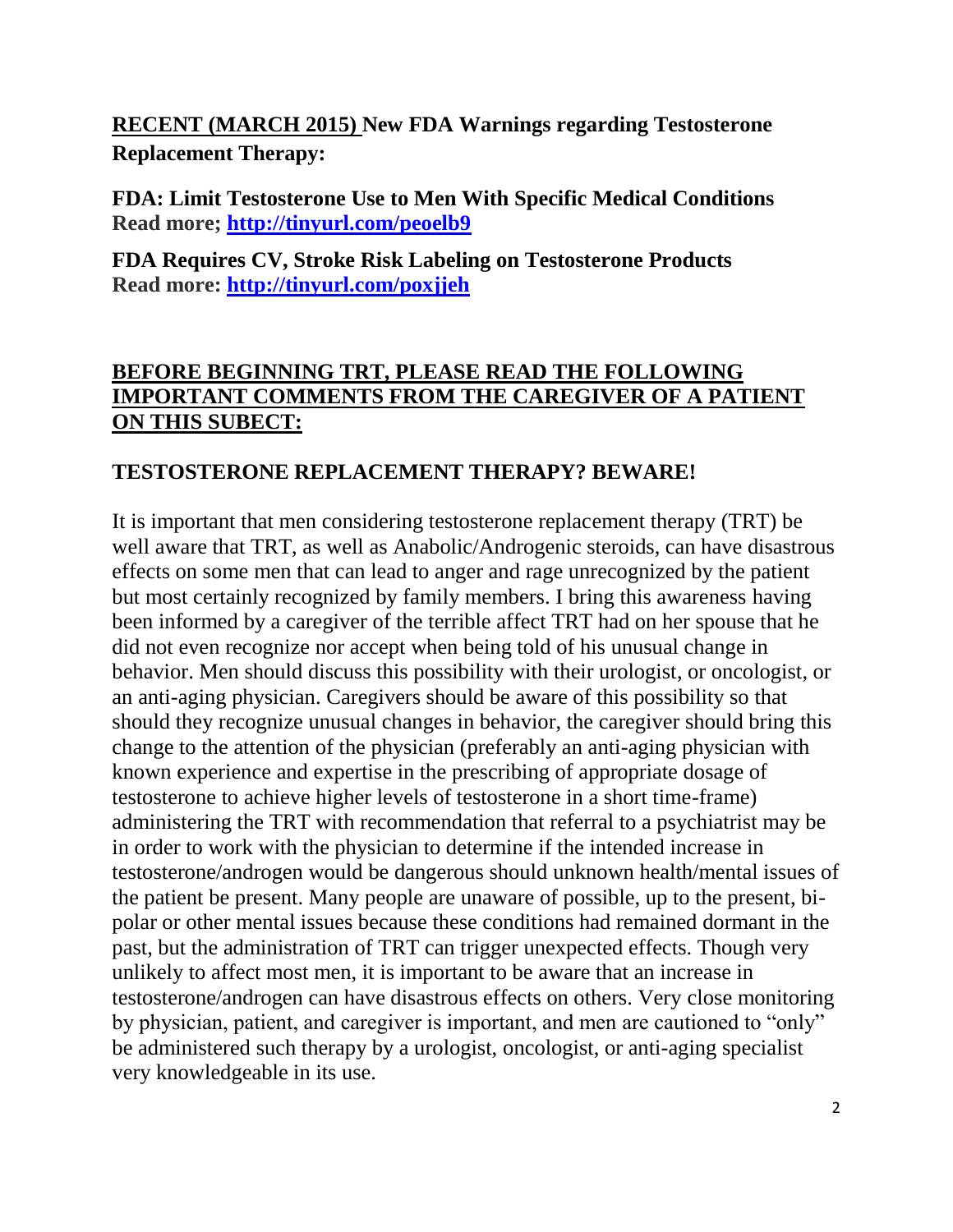Now, a few considerations regarding the "Yeas and Nays" of TRT:

Though renowned Medical Oncologist specializing in the treatment of advanced prostate cancer Bob Leibowitz is known to prescribe TRT, he does make this specific awareness to those being treated: "All of the men that I have treated with TRT are aware that the only indication for using T in a man with prostate cancer is for quality of life issues."

In other words, no matter the success of temporarily disrupting PC cell development, it comes down to two things, he only supports and prescribes TRT at high dose to gain high levels of T to hopefully cause this disruption, but he does not prescribe it as a treatment expected to eradicate prostate cancer.

## <http://www.compassionateoncology.org/pdfs/TRTHANDOUT.0206.pdf>

Most patients seeking to improve quality of life despite their cancer or having been treated for prostate cancer, are treated with low dose T replacement, and even Dr. Leibowitz is against such TRT since his research has indicated it is these low levels of TRT dosage and testosterone rise, and failure to rapidly escalate T levels to between 1800 and 3000ng/dl, that results in prostate cancer cell development and proliferation, if there are any cancer cells still dormant somewhere.

Dr. Leibowitz ends the paper in the above URL with: "I cannot overemphasize that this paper should not be brought to your doctor along with a request for a testosterone prescription. Testosterone is contraindicated in men with prostate cancer. It has caused the death of some patients (fortunately, no one in my practice); permanent paralysis, increased bone pain, and new metastases. I do not recommend use of T for anyone with prostate cancer." (This last sentence is somewhat contradictory to his earlier statement in this same paper).

In summary, every patient is not a candidate to even attempt TRT, let alone high dose TRT. Even a physician with expertise in this area as is Dr. Leibowitz, is very selective of which patient may benefit from the temporary administration of TRT.

I don't know how many of you listen to Dr. "Zorba" on Public Radio Sunday mornings, but regarding testosterone replacement, he remarked that he would never recommend it because of cardiovascular and stroke concerns.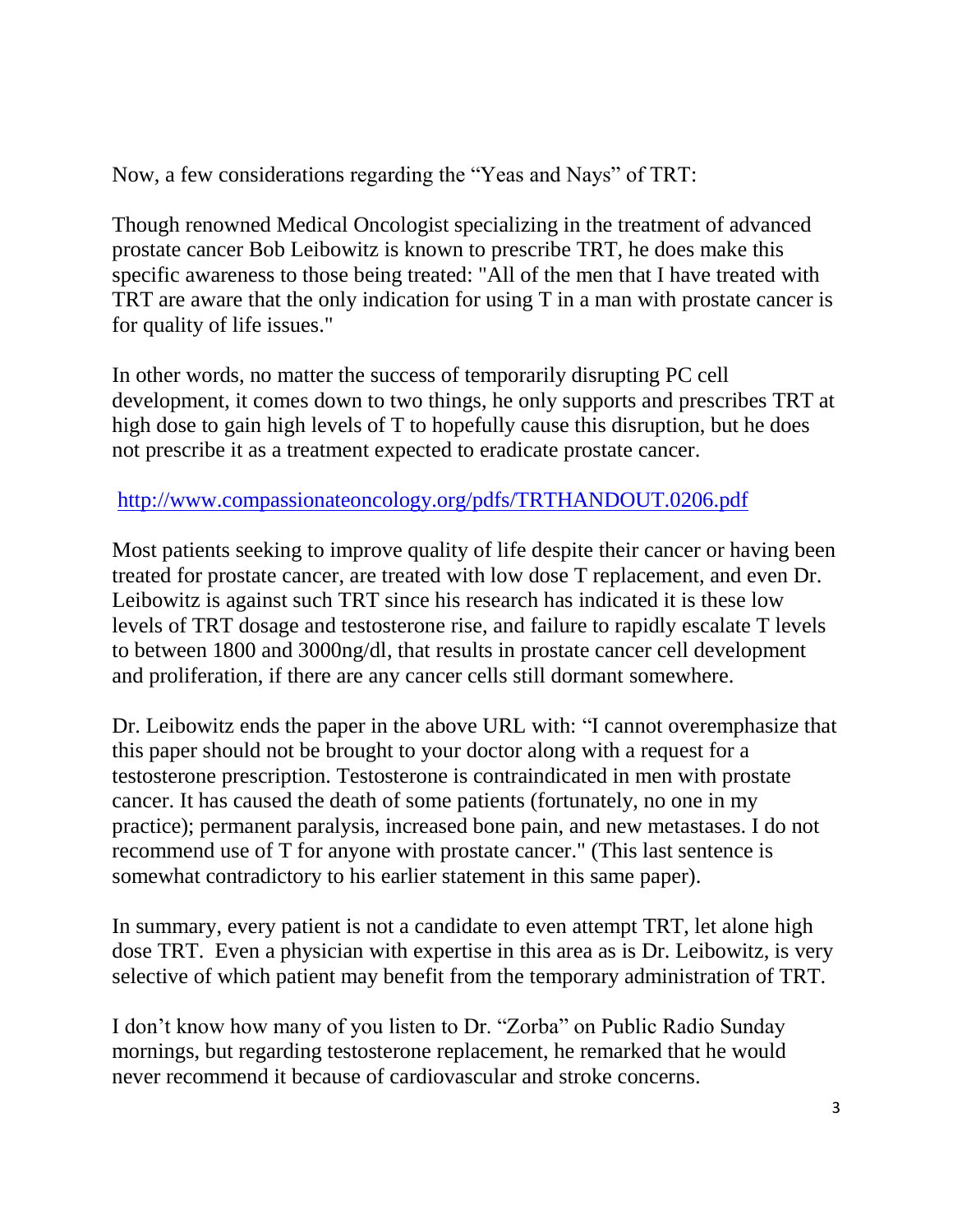Here is a May 13, 2012 San Francisco Chronicle article regarding TRT. If it doesn't open, it may have been removed by the paper:

#### <http://tinyurl.com/79f2bec>

I more recently read this comment in a Newsweek report that is important for every man considering TRT to be aware:

#### "Question:

I am a man in my 60s and I am considering talking to my doctor about getting testosterone therapy. But I'm a little confused about it. Do you need a prescription for it? I see "testosterone" products sold in vitamin stores.

#### Answer:

You need a prescription to get true testosterone. It's a controlled substance. The use of testosterone can shut off your own production of the male hormone and once this treatment is started, it can be difficult to stop it. Testosterone therapy is beneficial to many men with low levels of the hormone, giving them more energy, muscle definition, and libido. It is usually administered by injection, skin gel, or patch. But taking supplemental testosterone can shut off the brain's ability to send messages to the testicles to produce one's own natural hormone. The nonprescription "testosterone" products sold over the counter are supplements that claim to spur the body to produce more of the hormone."

The controversy of testosterone replacement therapy (TRT) for men with a history of prostate cancer continues. From the following paper it appears the conclusion of the authors is that until absolutely proven that TRT can contribute to an increase in prostate cancer activity and PSA rise, TRT should be safe, but they include what could be considered a disclaimer by remarking that because of the uncertainty, they recommend close attention to regular PSA testing to be aware of any PSA rise. Thus, in reality, the controversy and concern continues.

**["The relationship between total testosterone levels and prostate cancer: A](http://www.urotoday.com/prostate-cancer/76075-the-relationship-between-total-testosterone-levels-and-prostate-cancer-a-review-of-the-continuing-controversy-abstract.html)  [review of the continuing controversy -](http://www.urotoday.com/prostate-cancer/76075-the-relationship-between-total-testosterone-levels-and-prostate-cancer-a-review-of-the-continuing-controversy-abstract.html) Abstract"**

<http://tinyurl.com/l55qwhg>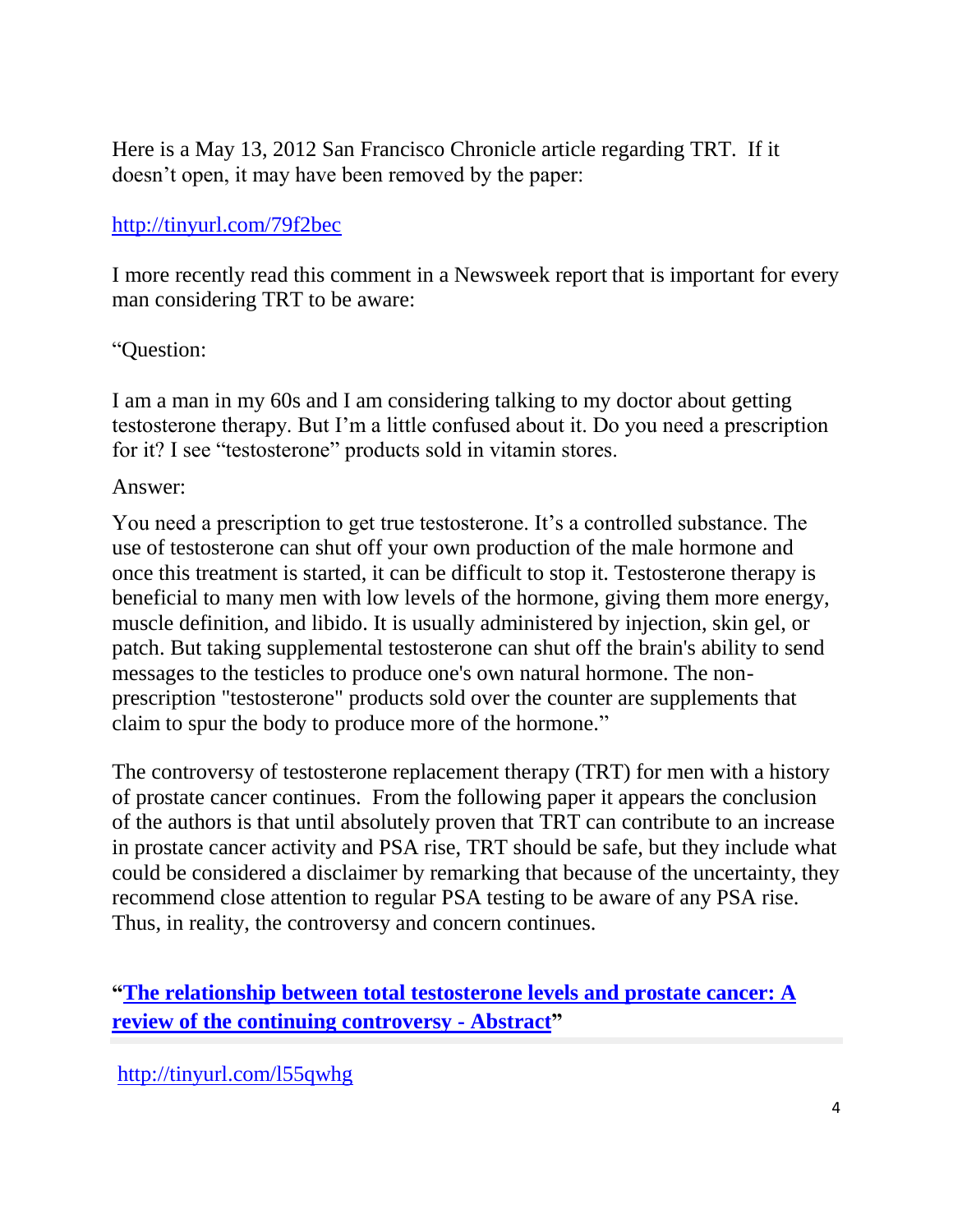I would support TRT administration under the oversight of expert Medical Oncologists like Dr. Leibowitz, Stephen Strum, Charles Myers, and other notables of whom we are well aware have specific expertise in the treatment of prostate cancer. I have confidence in their expertise and knowledge to know how to monitor appropriate administration. Alternatively, I would see it very important to seek out an anti-aging physician with known experience and expertise in the prescribing of appropriate dosage of testosterone to achieve higher levels of testosterone in a short time-frame. I would not support TRT administration by any other physician unless they are fully knowledgeable regarding prostate cancer and appropriate dosing if testosterone replacement therapy is being considered.

The foregoing having been a preface, here is a PubMed paper regarding testosterone replacement therapy:

IMPORTANT to note in the below study was this specific sentence:

"Only patients with undetectable PSA values and negative surgical margins on pathologic specimen were offered TRT and included in the study." And the "Conclusion" should have included that sentence, as well!

\*\*\*\*\*\*\*\*\*\*

J Sex Med. 2009 Apr;6(4):1165-70. Epub 2009 Jan 22.

Testosterone replacement therapy following radical prostatectomy.

Khera M, Grober ED, Najari B, Colen JS, Mohamed O, Lamb DJ, Lipshultz LI. Department of Urology, Baylor College of Medicine, Houston, TX, USA. [kheramohit@hotmail.com](mailto:kheramohit@hotmail.com)

INTRODUCTION: Controversy exists regarding testosterone replacement Therapy (TRT) in men following radical prostatectomy (RP). Many clinicians are hesitant to offer patients TRT after an RP, out of concern that the increased androgen levels may promote tumor progression or recurrence from residual tumor. Recently, several small studies have demonstrated the use of TRT in men following an RP and have shown an improvement in serum testosterone levels with no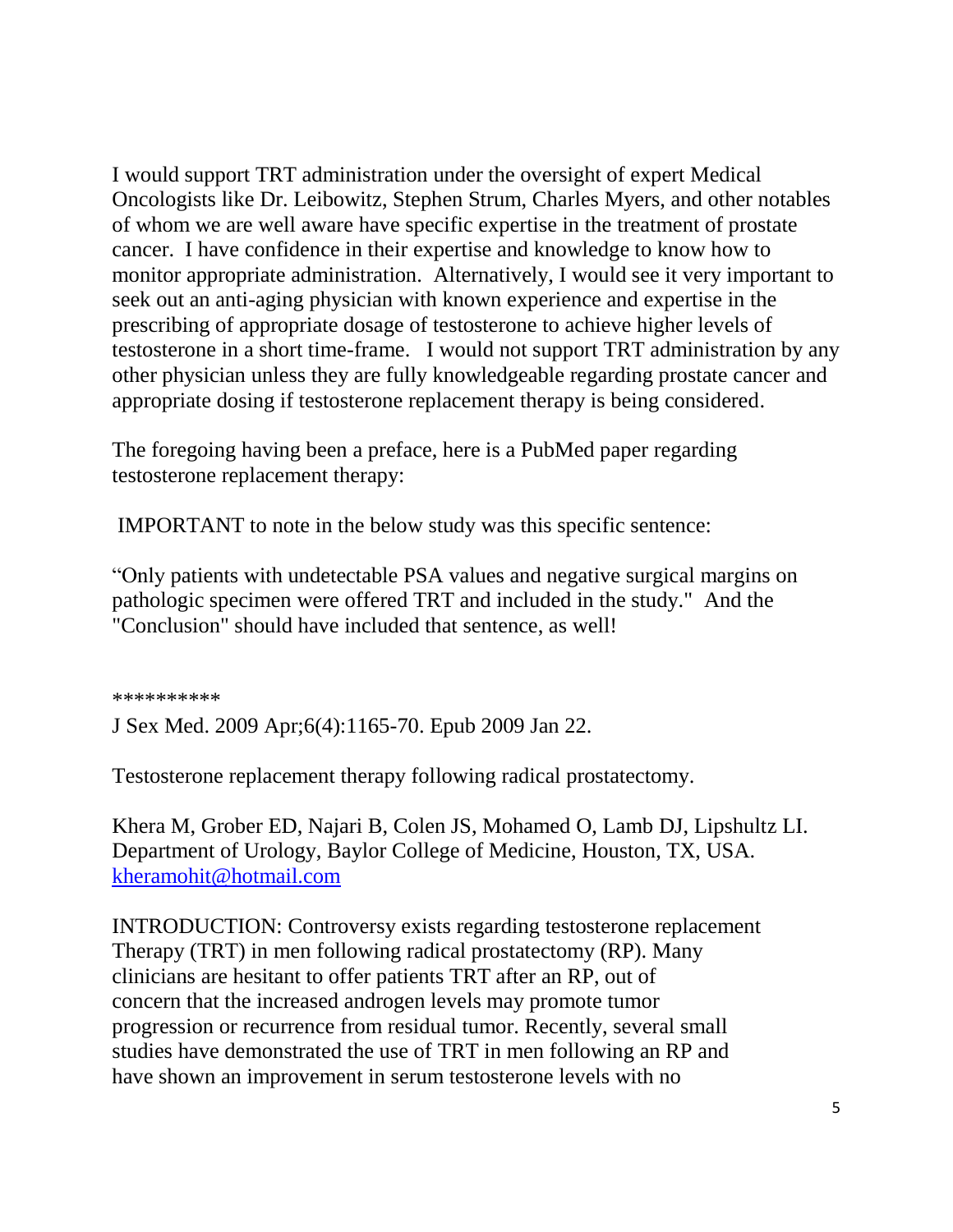increase in prostate-specific antigen (PSA) values.

AIMS: The aim of this article is to assess changes in PSA and testosterone values in hypogonadal patients on TRT after RP and also to evaluate the impact of pathologic Gleason grade on ultimate PSA values.

METHODS: All hypogonadal men who were treated with TRT by members of our department following RP were retrospectively reviewed. PSA values before RP, after RP, and after TRT were evaluated. Serum testosterone levels before and after TRT were also examined. Only patients with undetectable PSA values and negative surgical margins on pathologic specimen were offered TRT and included in the study.

MAIN OUTCOME MEASURES: Main outcome measures were changes in PSA and testosterone values after initiation of TRT.

RESULTS: Fifty-seven men, ages 53-83 years (mean 64), were identified as having initiated TRT following RP. Men received TRT for an average of 36 months following RP (range 1-136 months). Patients were followed an average of 13 months after initiation of TRT (range 1-99 months). The mean testosterone values rose from 255 ng/dL before TRT to 459 ng/dL after TRT  $(P < 0.001)$ .

There was no increase in PSA values after initiation of TRT and thus no patient had a biochemical PSA recurrence.

CONCLUSION: TRT is effective in improving testosterone levels, without increasing PSA values, in hypogonadal men who have undergone RP.

PMID: 19207277 [PubMed - in process]

pubmed.gov

More recently (January 7, 2015) is this study and its conclusions wherein administering high dose testosterone did not appear to cause PSA elevation. As the study notes, further study is required to conclude that administration of testosterone at high doses will be shown to not cause prostate cancer cell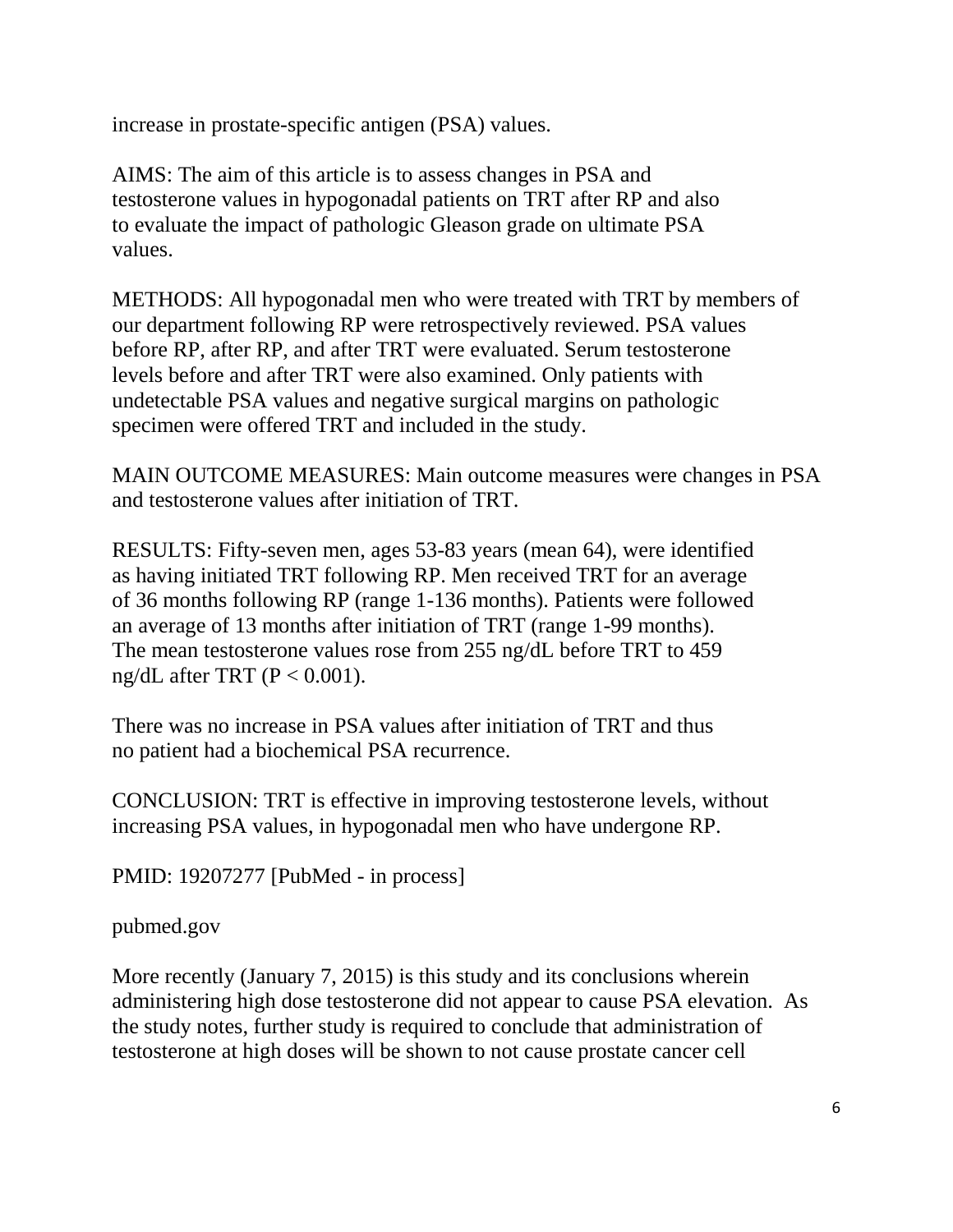development and may, rather cause apoptosis to many or even all such cancer cells:

## **Surprise: High-dose testosterone therapy helps some men with advanced prostate cancer**

<http://tinyurl.com/lf8xh63>

A paper regarding Testosterone Replacement Therapy written by Dr. Abraham Morgentaler was published a few years back in a December 28 edition of Life Extension Foundation (LEF) magazine and available at the below URL. My comments follow that URL:

[http://www.lef.org/magazine/mag2008/dec2008\\_Destroying-the-Myth-about-](http://www.lef.org/magazine/mag2008/dec2008_Destroying-the-Myth-about-Testosterone-Replacement-Prostate-Cancer_01.htm)[Testosterone-Replacement-Prostate-Cancer\\_01.htm](http://www.lef.org/magazine/mag2008/dec2008_Destroying-the-Myth-about-Testosterone-Replacement-Prostate-Cancer_01.htm)

Here is my take on Dr. Morgentaler's paper:

Regarding Abraham Morgentaler and testosterone replacement therapy (TRT): What is important to recognize in his paper is that he prescribes testosterone replacement therapy more to men who are not yet known to have prostate cancer but are experiencing hypogonadism/low testosterone levels, and TRT can improve the overall well-being of such men. He is much more cautious in recommending any such treatment to men who were already diagnosed with prostate cancer, and more particularly more advanced prostate cancer wherein their testosterone was inhibited by androgen deprivation medications to starve the PC cells. What I find more prevailing is that if a man treated for prostate cancer subsequently has a continuing consistent near undetectable PSA (under 0.05ng/ml) if having had the prostate removed, or a steady PSA at or near 0.2ng/ml if having received radiation treatment, thus indicating the cancer may have been eradicated or at least now indolent, and maintaining these levels for at least a year as a reasonable length of time, then I would consider TRT may be reasonable if that man's testosterone has remained at a low level. If a man's PSA level fluctuates as an indication that cancer may still be present, I would see that as requiring caution with TRT, and I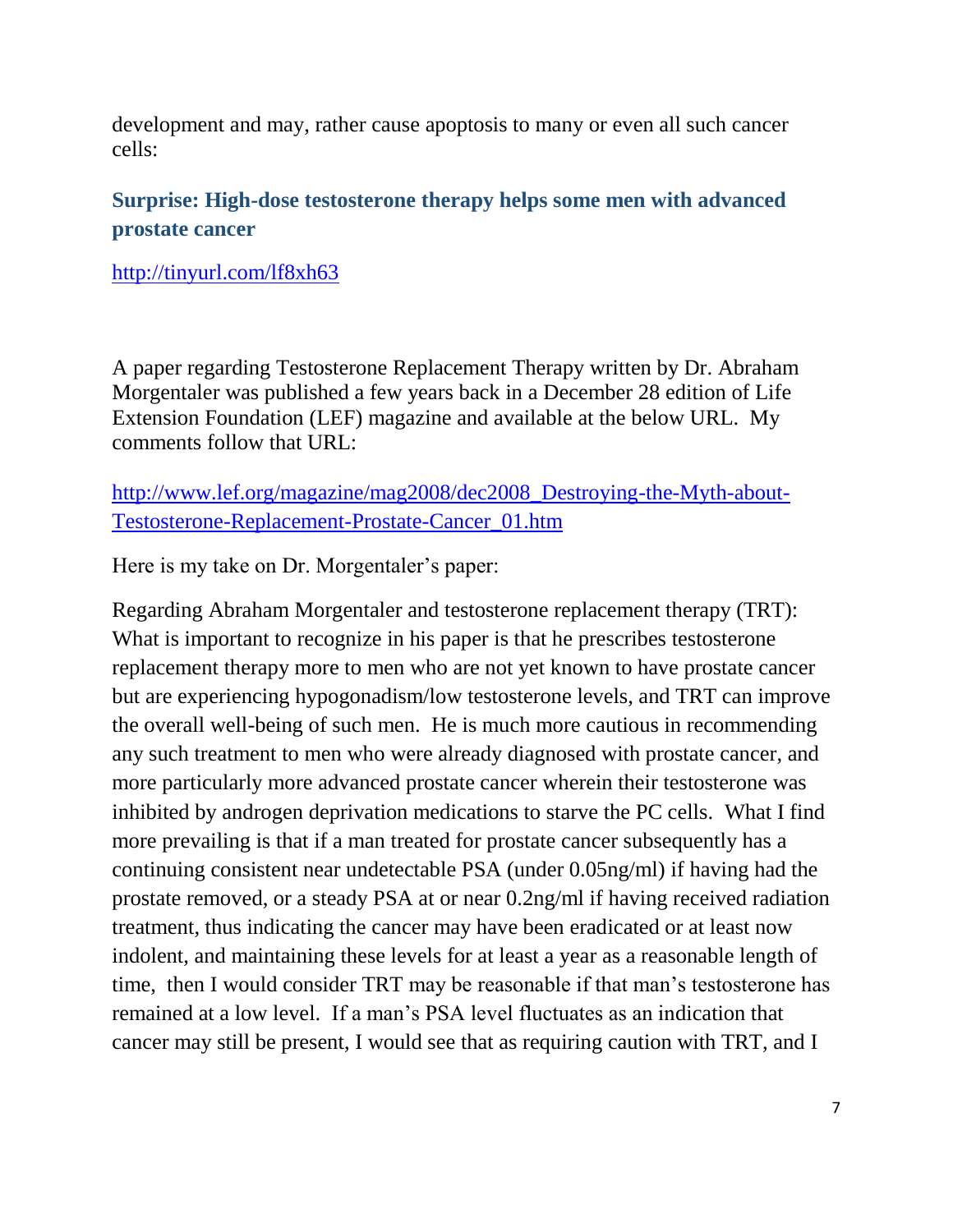would only see such administration by a physician particularly skilled in both advanced prostate cancer treatment as well as TRT.

Excerpts I took note from Dr. Morgentaler's paper:

"That night in the basement of Countway Library, I pulled all the original studies I could find of LHRH agonists, as well as reports of bad outcomes due to the flare. As I read, two things became apparent. First, many of the bad outcomes attributed to testosterone flare occurred a month or more after initiation of treatment. This meant that these complications occurred not when testosterone levels were high, but when testosterone levels had already dropped for some time to castrate levels."

**(MY NOTE: Which appears to mean that Dr. Morgentaler believes that continuing on with testosterone replacement therapy should not be causal to a "flare" effect. My question is at what dosage and how often is the testosterone being administered, since I gather from Medical Oncologist Bob Leibowitz' paper on this subject, that he administers high dose TRT to raise the level of testosterone dramatically and to within a range of 1800ng/ml to 3000ng/ml or more)** 

"……….out of the substantial literature on LHRH agonists and prostate cancer, I could find only two articles that actually measured and reported PSA levels during the time of the testosterone flare. And here was the kicker: both articles showed absolutely no change in mean PSA values during the time of the testosterone flare! Curiously, neither article so much as mentioned this result." **(MY NOTE: Which appears to indicate that as long as TRT continues a testosterone rise, there should be no "flare" effect.)**

"PSA is an excellent indicator of prostate cancer growth. The fact that PSA did not rise in these men during the testosterone flare strongly suggested that the cancers did not grow during this time. Perhaps the complications attributed to testosterone flare were nothing more than the cancer progression that would have happened without any treatment at all."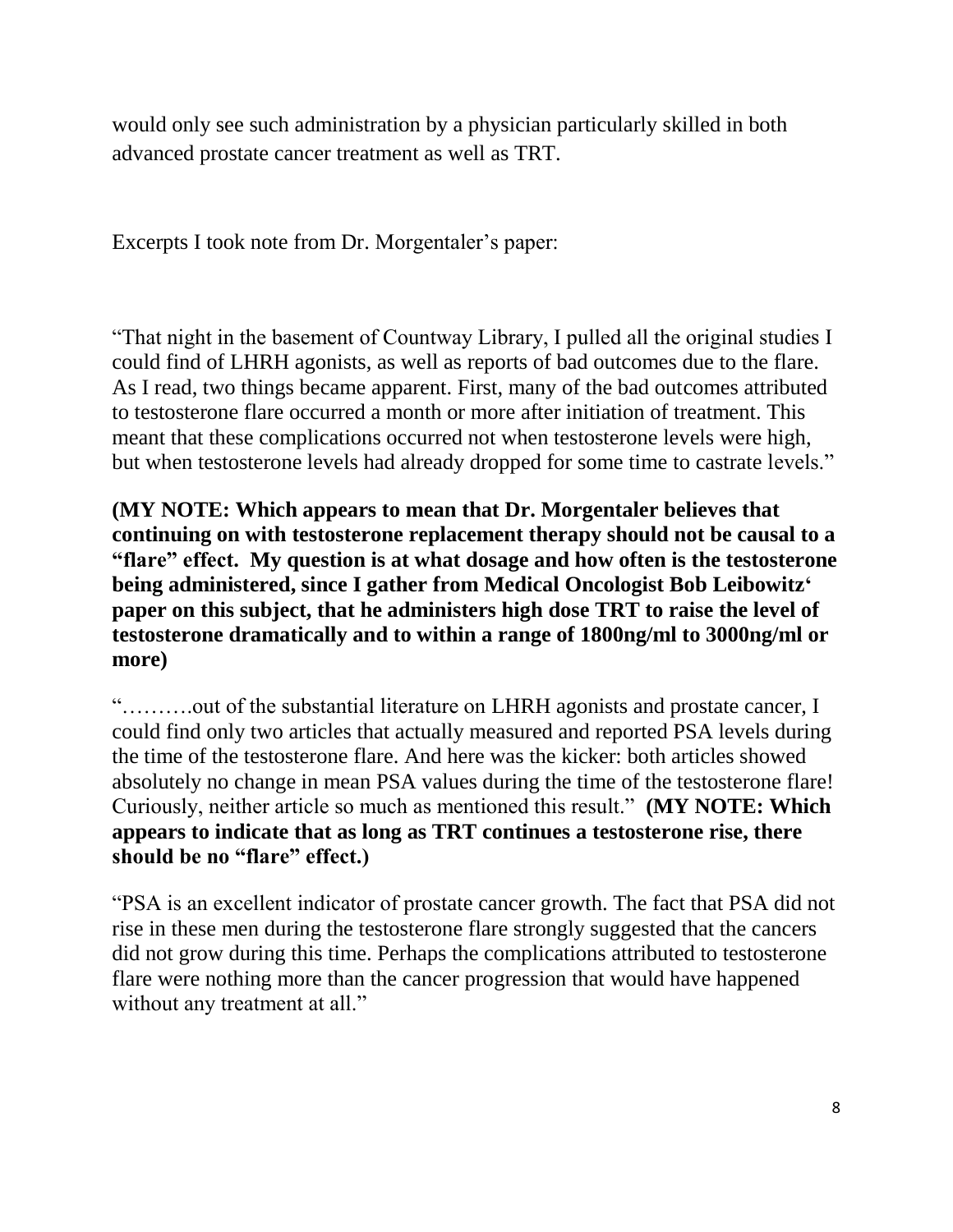"It had been quite a day and night in the Countway Library. I left with my head spinning and a feeling that I had stumbled onto something very important. It was like the children's story The Emperor's New Clothes—we see what we want to see. And for two-thirds of a century, it had been assumed that raising testosterone increased prostate cancer growth. But maybe the emperor was naked."

"Even in men with metastatic disease, there was no evidence I could find that raising testosterone made prostate cancer grow more than it would have anyway. Shockingly, the very publications cited so regularly to demonstrate a dangerous relationship between testosterone and prostate cancer contained evidence that this was not true."

## **"The Paradox Resolved**

Still, I was worried, because there was a bothersome unresolved paradox to explain. For decades, the storyline was that lowering testosterone levels caused prostate cancer to shrink away and raising testosterone levels caused it grow. The second part of this story was now seriously in doubt, yet the first part was obviously correct. In my own practice, I had seen the beneficial effects of lowering testosterone levels many times over in men with advanced prostate cancer. This part of Dr. Huggins's work was indisputable. But if lowering testosterone levels caused these cancers to shrink, how was it possible that raising testosterone levels did not cause the cancers to grow? This was a paradox that needed to be solved if physicians were to accept the possibility that testosterone therapy may not increase the risk of prostate cancer.

The answer turns out to be not all that complicated. All the reports of testosterone causing rapid growth of prostate cancer occurred in men who already had extremely low testosterone levels, due to castration or estrogen treatment. Once we get beyond the near-castrate range, it is hard to find any evidence that changes in T concentrations matter at all to prostate cancer. This is essentially what Drs. Fowler and Whitmore described in their 1981 article when they suggested that "near maximal" growth of prostate cancer is provided by naturally occurring T concentrations.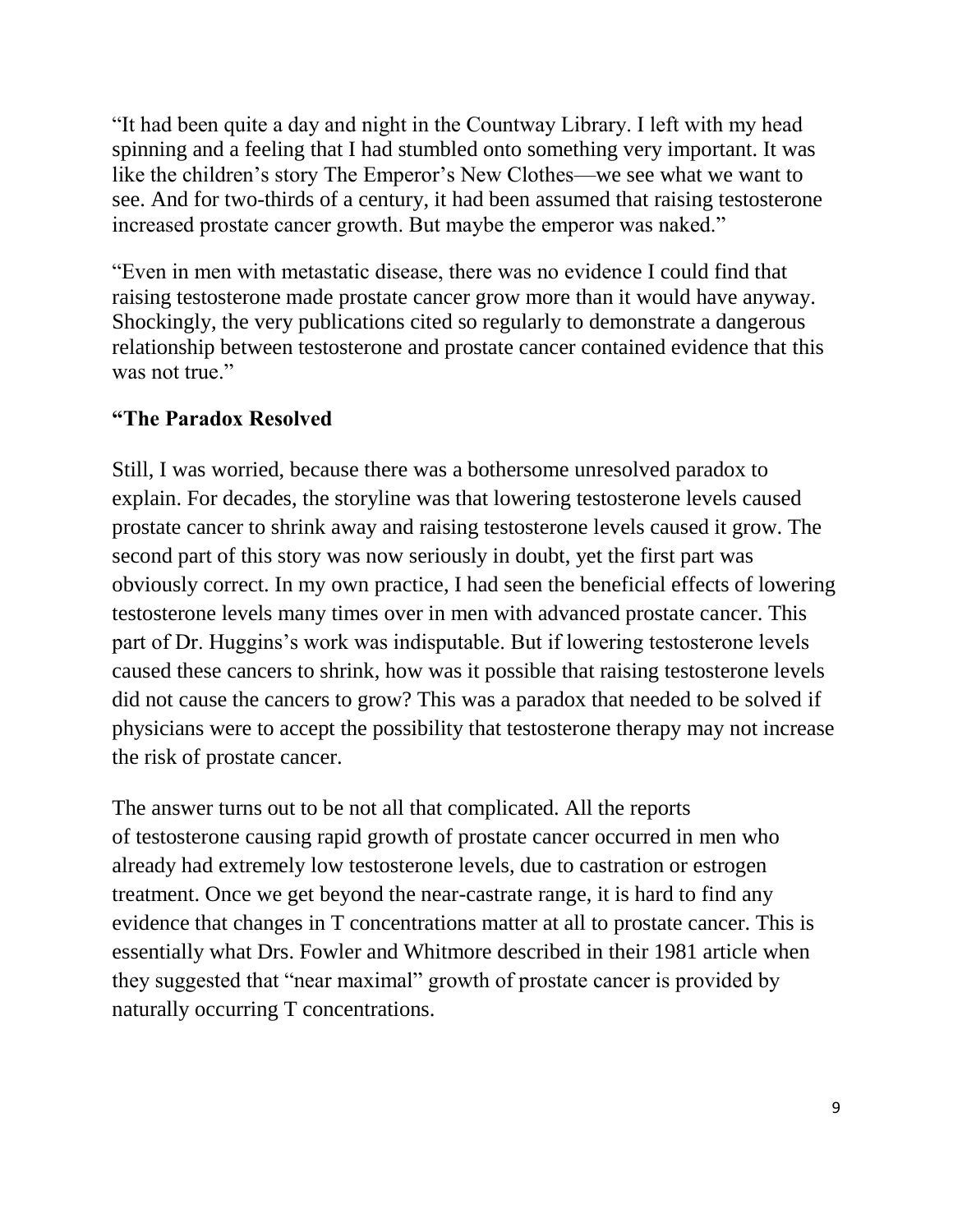The experimental proof of this concept was provided by a landmark article published in 2006 using much more sophisticated means. In this study by Leonard Marks and colleagues, men with low testosterone received injections of testosterone or a placebo every two weeks for a total of six months. At the beginning and end of the study, measurements of testosterone and DHT (the more active form of testosterone within prostate tissue) were obtained from the blood and also from the prostate itself. The results showed that although blood concentrations of testosterone and DHT rose substantially in the T injection group, as expected, the concentration of testosterone and DHT within the prostate itself did not change at all and was similar to the group that received placebo injections. In addition, biochemical markers of prostate cell growth also did not change with T injections.

This study showed in elegant fashion that raising testosterone levels in the blood did not raise testosterone levels within the prostate. **(MY NOTE: That last sentence is interesting, since I expect it would also be applicable to men who no longer had a prostate – but would it be applicable to cancer cells that may still exist in the prostatic bed?)** It is as if once the prostate has been exposed to enough testosterone, any additional testosterone is treated as excess and does not accumulate in the prostate. In technical terms, we say the prostate has been saturated with regard to testosterone. And it is this saturation that resolves the paradox of testosterone and prostate cancer.

Saturation explains the paradox in this way. At very low levels of T, near the castrate range, prostate growth is very sensitive to changes in T concentration. Thus, severely lowering testosterone will definitely cause prostate cancer to shrink; adding testosterone back will cause the cancer to regrow. However, once we get above the point where the prostate is saturated with testosterone, adding more testosterone will have little, if any, further impact on prostate cancer growth. Experimental studies suggest the concentration at which this saturation occurs is quite low. **(MY NOTE: And my question then would be, is one's current, steady testosterone considered already "saturating" whatever is supposed to be saturated (if one doesn't have a prostate gland), and thus adding TRT should have no effect on cancer cell development?)**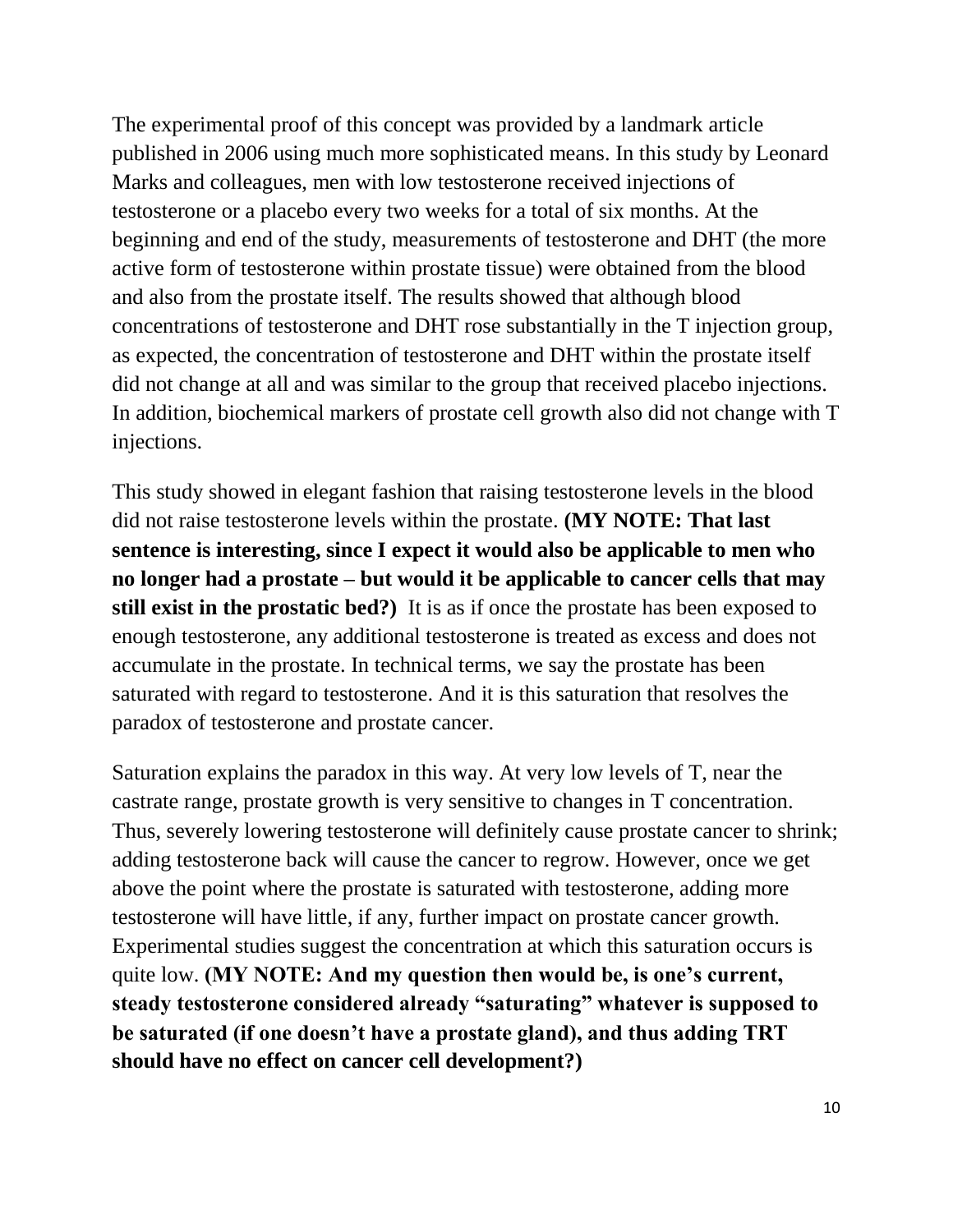In other words, the old analogy I learned in training was false. Testosterone is not like food for a hungry tumor. Instead, a much better analogy is, "Testosterone is like water for a thirsty tumor." Once the thirst has been satisfied, prostate tumors have no use for additional testosterone. **(MY NOTE: But what constitutes "satisfying that thirst?" If the "thirst" has not yet been satisfied to the prostate cancer cells, would that mean stimulating prostate cancer cell growth during that "saturation?")** And the vast majority of men with low testosterone appear to have prostates that are not particularly thirsty."

HOWEVER, Dr. Morgantaler goes on to say: "In men who do have metastatic prostate cancer and who have been given treatment that drops their blood levels of testosterone to near zero, starting treatment with testosterone (or stopping treatment that has lowered their testosterone to near zero) might increase the risk that residual cancer will again start to grow." **(MY NOTE: Thus, he would be hesitant to administer TRT to men who had received successful ADT.)**

"My perspective is that it is worth knowing the diagnosis, whether or not one chooses to be treated immediately. And because low testosterone seems to represent a small but definite increased risk, I feel that biopsy in men over fifty with low testosterone is worthwhile." **(MY NOTE: Of interest here is, before administering TRT, his practice of first performing a biopsy on men to make certain the biopsy indicates they DO NOT have prostate cancer. This indicates to me that if prostate cancer IS found, he would likely then hold back on administering TRT and rather have the patient decide on a traditional form of treatment for that cancer presence.)**

So, with my continuing questions, thus continuing concerns, I wonder how many others continue to have the same concerns. Very obviously any man considering TRT should be under the counsel and guidance of a physician with expertise in treating both advanced prostate cancer AND low testosterone.

In my opinion, the following advice given by Medical Oncologist Stephen Strum to a patient considering TRT whose PSA had remained at appropriate level for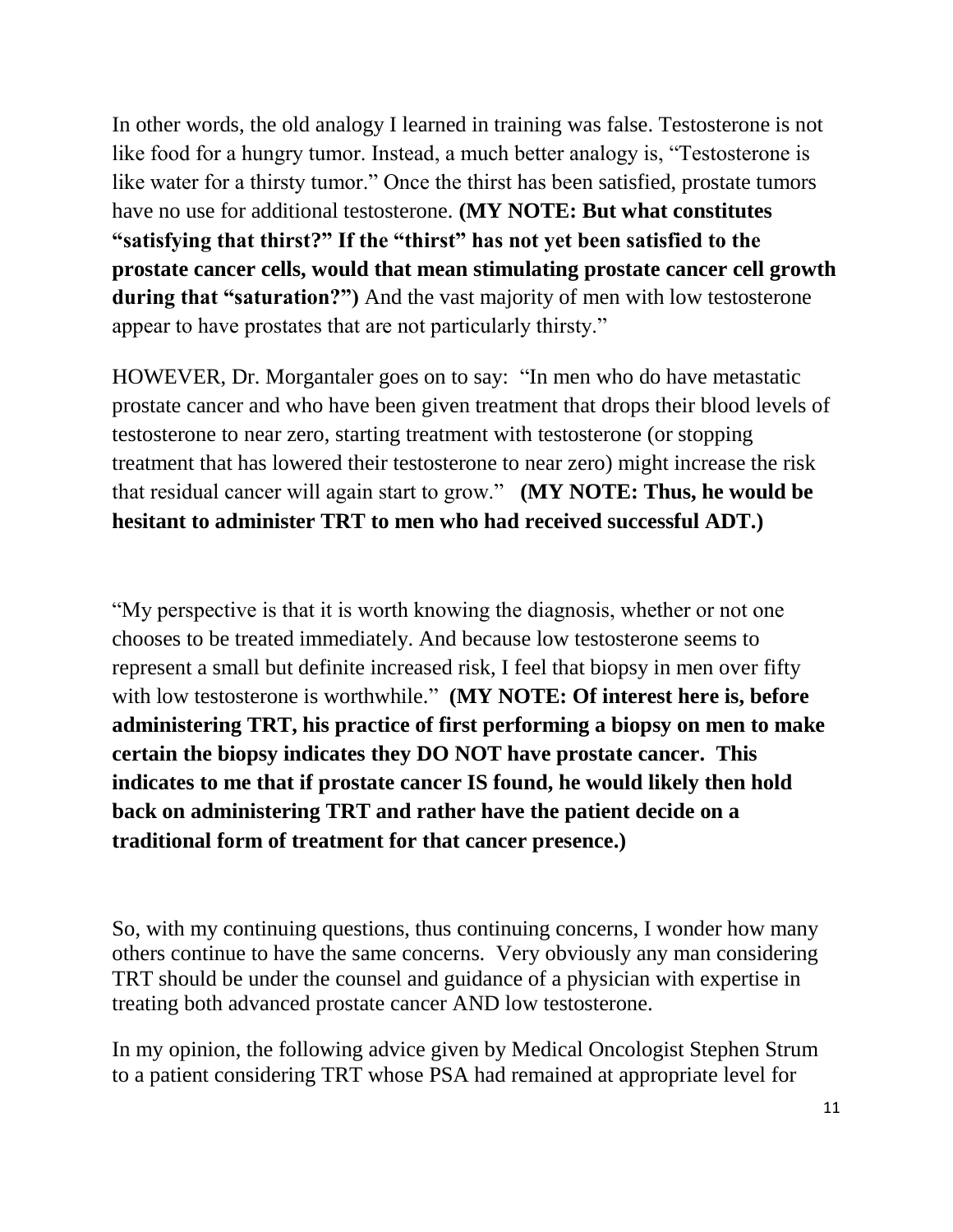over 5 years post-treatment would be the prudent advice for any man considering TRT:

"TRT (testosterone replacement therapy). Issues to discuss with them (My Note: Physicians) include:

1. Dosing of Androgel or any testosterone formulation, and what level of serum testosterone total and free testosterone should be achieved (BEPs).

2. Use of an aromatase inhibitor to prevent metabolic conversion of testosterone to estradiol which is further complicated by stimulation of prolactin increase which you do not want to have happen. **(MY NOTE: This including the prescribing of an aromatase inhibitor while also administering TRT is very important).** Most often, using the aromatase inhibitor called Arimidex at 0.5mg to 1mg twice a week or three times a week is sufficient to keep serum estradiol levels (E2) well below upper limit of normal.

3. Checking DHT and considering use of 5ARI (5-alpha reductase inhibitor) like dutasteride (Avodart) since high levels of testosterone will result in metabolism to DHT which is 5x as potent stimulating PC (if any is present). Alternatively, measure the BEP of serum DHT  $\&$  if it remains low then there may be no need to use an inhibitor of DHT.

4. Monitoring PSA monthly to make sure that no PC that may be present and lying dormant is awakened. If monthly levels remain unchanged from your baseline values then this is a good "stress test" to tell you that PC is almost certainly eradicated. If PSA starts to rise in a serial fashion than stop the TRT (testosterone replacement therapy), unless your physicians have some other form of strategy they discuss with you.

Most docs would tell you that you are cured with your PSA being what it has been for over 5 years. It is my belief that many men walk around with PC that is maintained in check or control by homeostatic (balance) mechanisms, that most likely involve the immune system as well as the status of other environmental or milieu factors (of all kinds). For this reason, looking at BEPs (Biological End Points), both good and bad are very important in my opinion.